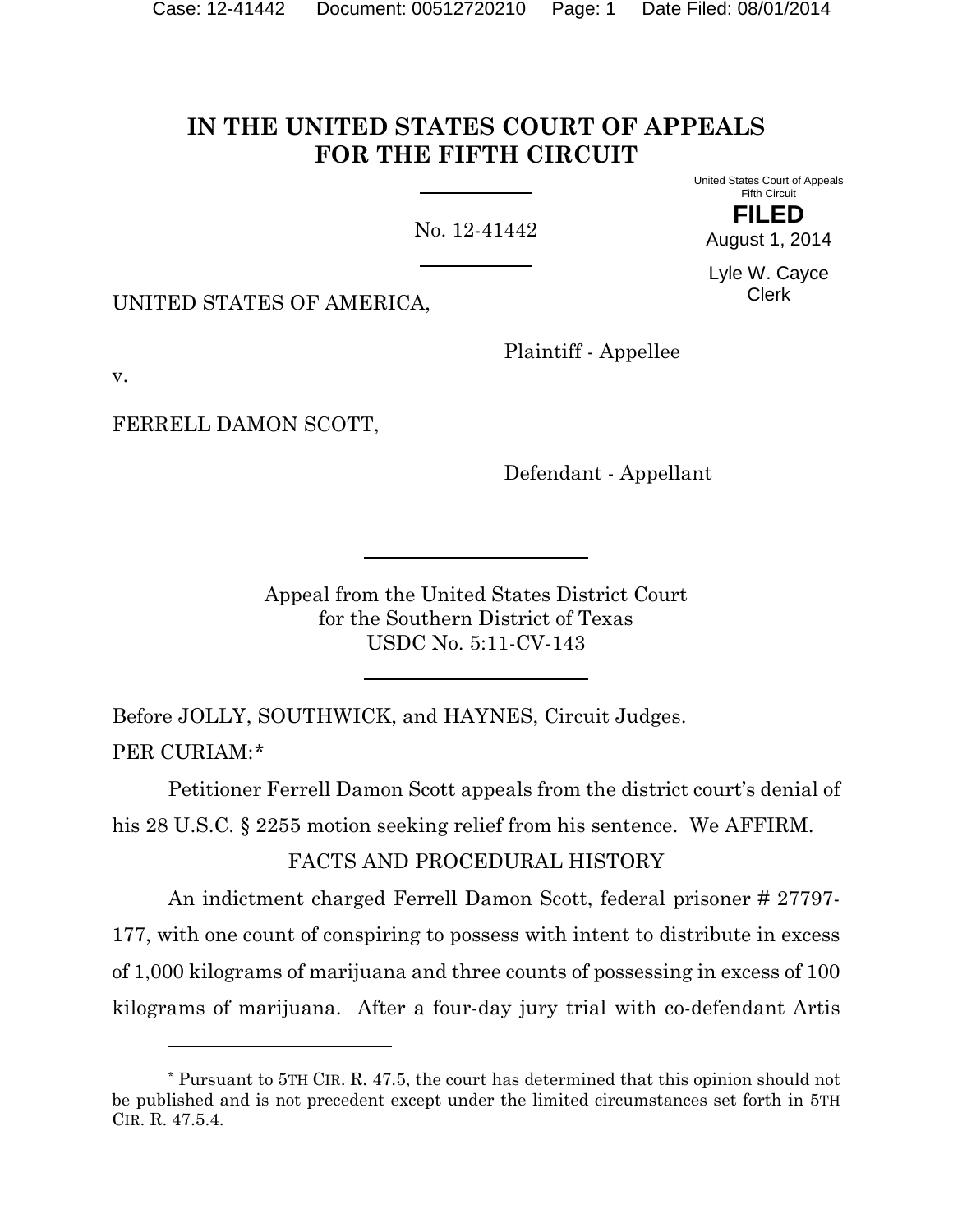Miller, the jury found Scott guilty on all counts. Scott was sentenced to life imprisonment. This court affirmed the convictions and sentences of both defendants. *United States v. Miller*, 384 F. App'x 419 (5th Cir. 2010).

After his conviction was affirmed on appeal, Scott filed in the district court a *pro se* request for documents. He claimed that his counsel informed him of possible juror misconduct prior to his sentencing. He sought court documentation regarding an interview he believed the district court had conducted in chambers nearly eight months after the jury's verdict. The district court denied Scott's request in March 2011. Two weeks later, Scott filed a *pro se* motion seeking to unseal court records regarding the identity of the relevant juror and seeking information on the juror-misconduct hearing. He asserted that his counsel had informed him that the district court had conducted a post-trial investigation regarding a romantic relationship between a juror, "Jane Doe," and the Assistant United States Attorney ("AUSA") who prosecuted Scott. Scott believed a conference occurred in chambers on February 11, 2009, and that the juror was interviewed by the court on February 17, 2009. The jury trial had ended on July 29, 2008.

In an order denying the motion, the district court explained that it had learned "long after the conclusion of Scott's trial" that a juror in Scott's case contacted one of the AUSAs involved in the prosecution. When the AUSA discovered that she was a former juror, he ceased contact and notified the district court. The district court determined that because the contact involved allegations of juror misconduct, as opposed to juror tampering, an *ex parte* hearing was appropriate, relying on *United States v. Sylvester*, 143 F.3d 923, 932-33 (5th Cir. 1998). The district court notified defense counsel and "held an *ex parte* hearing where the juror was interviewed." At the hearing, the court confirmed "that there had been no inappropriate contact between the prosecution and the juror prior to or during the trial."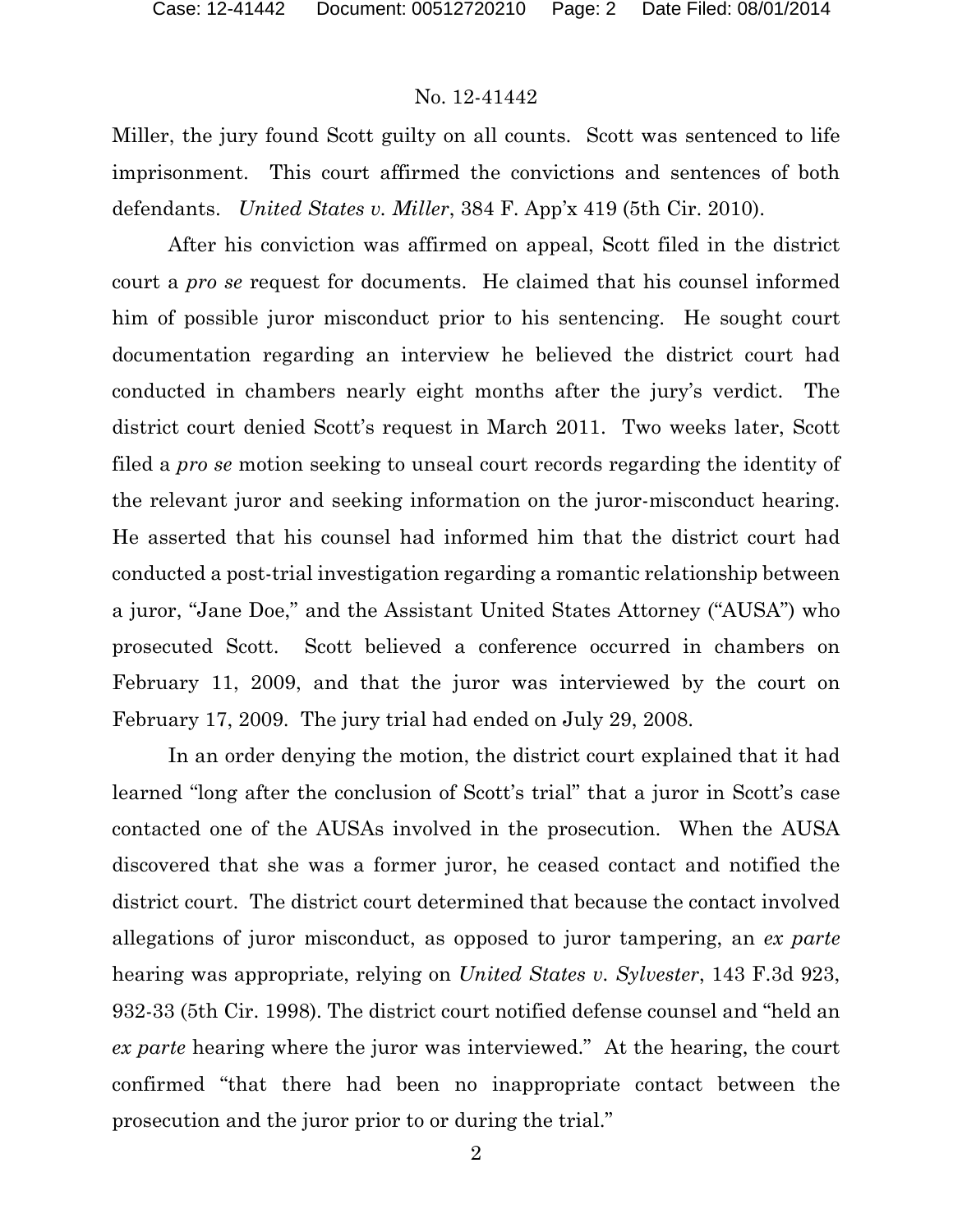Because the contact had occurred exclusively after the trial, the district court found it unnecessary to hold an evidentiary hearing. The district court also determined that the only remaining concern was "if the juror was somehow improperly influenced by an attraction to the AUSA that developed during the trial." The district court characterized this as an "internal matter" that it could not explore in light of Rule 606(b) of the Federal Rules of Evidence.

Scott then filed this Section 2255 motion. Scott contended that his counsel was ineffective for failing to develop and present evidence that the juror must have been untruthful during *voir dire* by concealing an attraction to the AUSA. He argued that the trial court was required to hold a post-trial evidentiary hearing when reasonable grounds for an investigation exist. He further claimed that counsel was ineffective for failing to develop a record regarding this issue. Scott also contended that it was improper for the district court to hold a hearing without notice and without having the proceedings transcribed. Scott requested that counsel be appointed. Scott provided various exhibits with his motion, including a declaration in which he reported the information that his attorney had provided regarding this issue.

The district court did not hold an evidentiary hearing. In a lengthy order, the district court reiterated its finding that the contact between the juror and the AUSA was post-trial only. The district court found that if the juror became attracted to the AUSA, that "developed during the four days of trial and after she was sworn and not during the relatively brief . . . jury selection hearing." Consequently, Jane Doe would not have had reason during *voir dire*  to identify a bias of this sort.

The district court concluded the "*ex parte* nature of the hearing" was proper: "Once the Court examined Jane Doe, it became readily apparent that there was no juror misconduct in this case." Although it regretted that it did not have the hearing recorded, the district court stated that nothing in the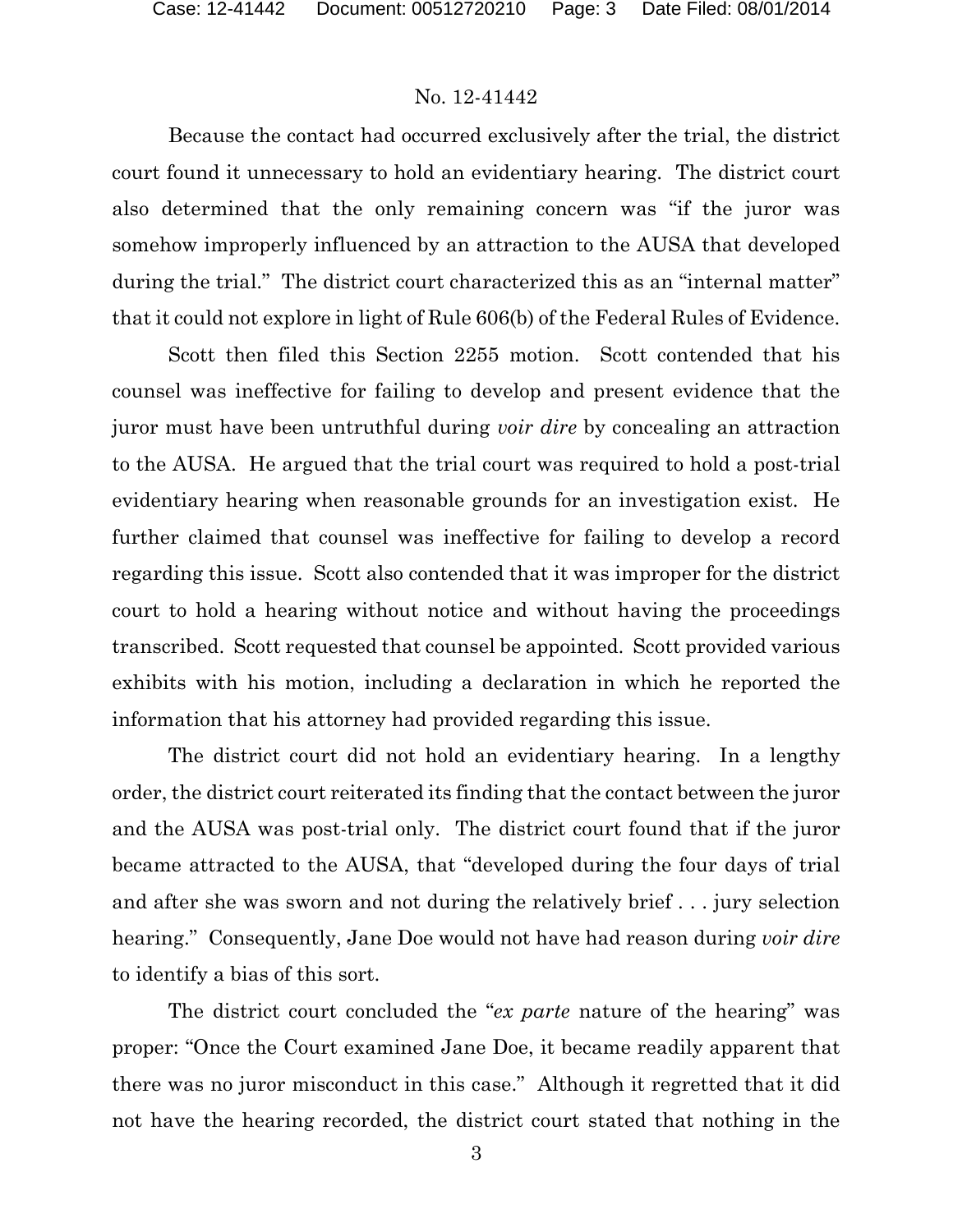statute governing recording of court proceedings "required the Court to record the hearing because the hearing was held in chambers and the parties did not request that the hearing be recorded." *See* 28 U.S.C. § 753(b). "In short, the Court's failure to cause the hearing to be recorded was imprudent, but it was not illegal."

The district court addressed each of Scott's arguments and denied relief. It then, *sua sponte*, granted a Certificate of Appealability ("COA") on whether it was "now necessary to conduct a hearing in open court on the record to reestablish that the only contact between Jane Doe and the AUSA was posttrial." On appeal, Scott moved for an expansion of the COA grant. This court granted Scott a COA on these additional issues: did the district court err, in its original consideration of juror bias, by failing to conduct an evidentiary hearing and by not investigating the juror's feelings for the AUSA; whether the juror's bias in favor of the Government deprived him of a fair trial; whether counsel was ineffective for failing to develop and present the claim that he was denied the right to a fair trial; and whether the district court abused its discretion by denying his Section 2255 motion without holding an evidentiary hearing. We will consider the issue for which the district court granted a COA as part of our analysis of this final question posed in the expanded COA.

### DISCUSSION

Each of the issues covered by the COA relate to Scott's Sixth Amendment right to an impartial jury. "The Sixth Amendment requires that in all criminal prosecutions, the accused shall enjoy the right to a speedy and public trial, by an impartial jury." *Solis v. Cockrell*, 342 F.3d 392, 395 (5th Cir. 2003). The Sixth Amendment does not prescribe a specific test as to what constitutes impermissible juror bias. *Id.* Bias is largely context specific; it can be actual in some instances, but it also can be implied, sometimes from an undisclosed relationship between a party and a juror. *Id.* The remedy for implied bias is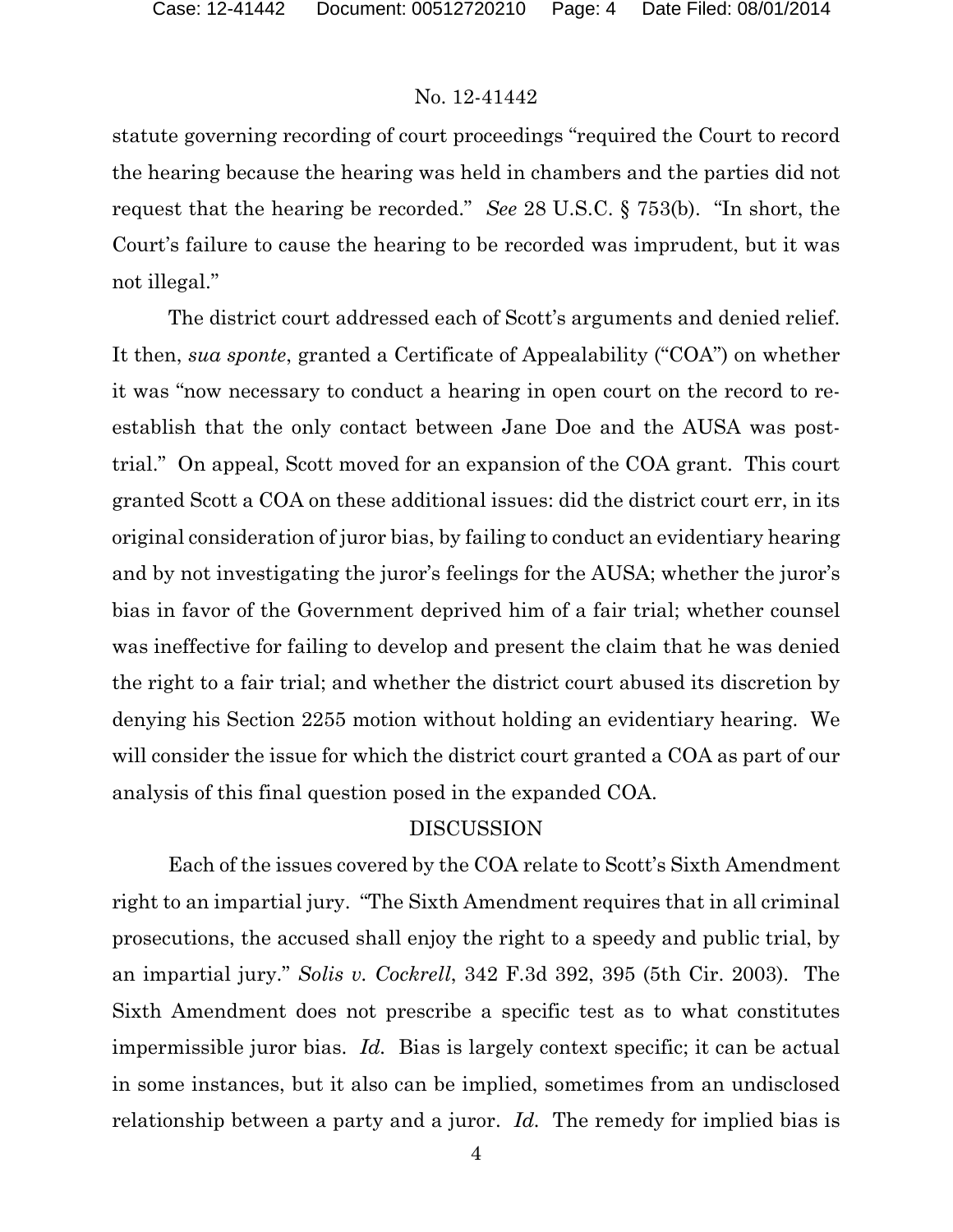a new trial. *Id.* at 400 n.44. Implied bias cases warranting a new trial occur only in "extreme situations." *Id.* at 395.

*I. Whether the district court should have conducted an evidentiary hearing regarding Jane Doe's in-trial thoughts or feelings toward the AUSA*

An evidentiary rule establishes the limited scope of permissible inquiry into the validity of a verdict or indictment:

[D]uring an inquiry into the validity of a verdict or indictment, a juror may not testify about any statement made or incident that occurred during the jury's deliberations; the effect of anything on that juror's or another juror's vote; or any juror's mental processes concerning the verdict or indictment. The court may not receive a juror's affidavit or evidence of a juror's statement on these matters.

FED. R. EVID. 606(b)(1).

This rule permits juror testimony about whether "extraneous prejudicial information was improperly brought to the jury's attention," "an outside influence was improperly brought to bear on any juror," or "a mistake was made in entering the verdict on the verdict form." FED. R. EVID. 606(b)(2).

The district court determined that Rule 606(b) would not permit an inquiry into whether "the juror was somehow improperly influenced by an attraction to the AUSA that developed during the trial." It relied on a Supreme Court decision that Rule 606(b) prevented a post-verdict hearing as to whether jurors were intoxicated during the trial and jury deliberations. *Tanner v. United States*, 483 U.S. 107, 127 (1987). The *Tanner* Court distinguished between testimony related to influence caused by extrinsic factors, such as a bribe, which is admissible post-trial, and testimony about intrinsic factors, such as a juror's thought processes, which is inadmissible. *Id.* at 116-24. The Court determined intoxication was an intrinsic matter, and Rule 606(b) prevented the jurors from testifying about how their alleged intoxication affected their mental processes concerning the verdict. *Id.* at 127.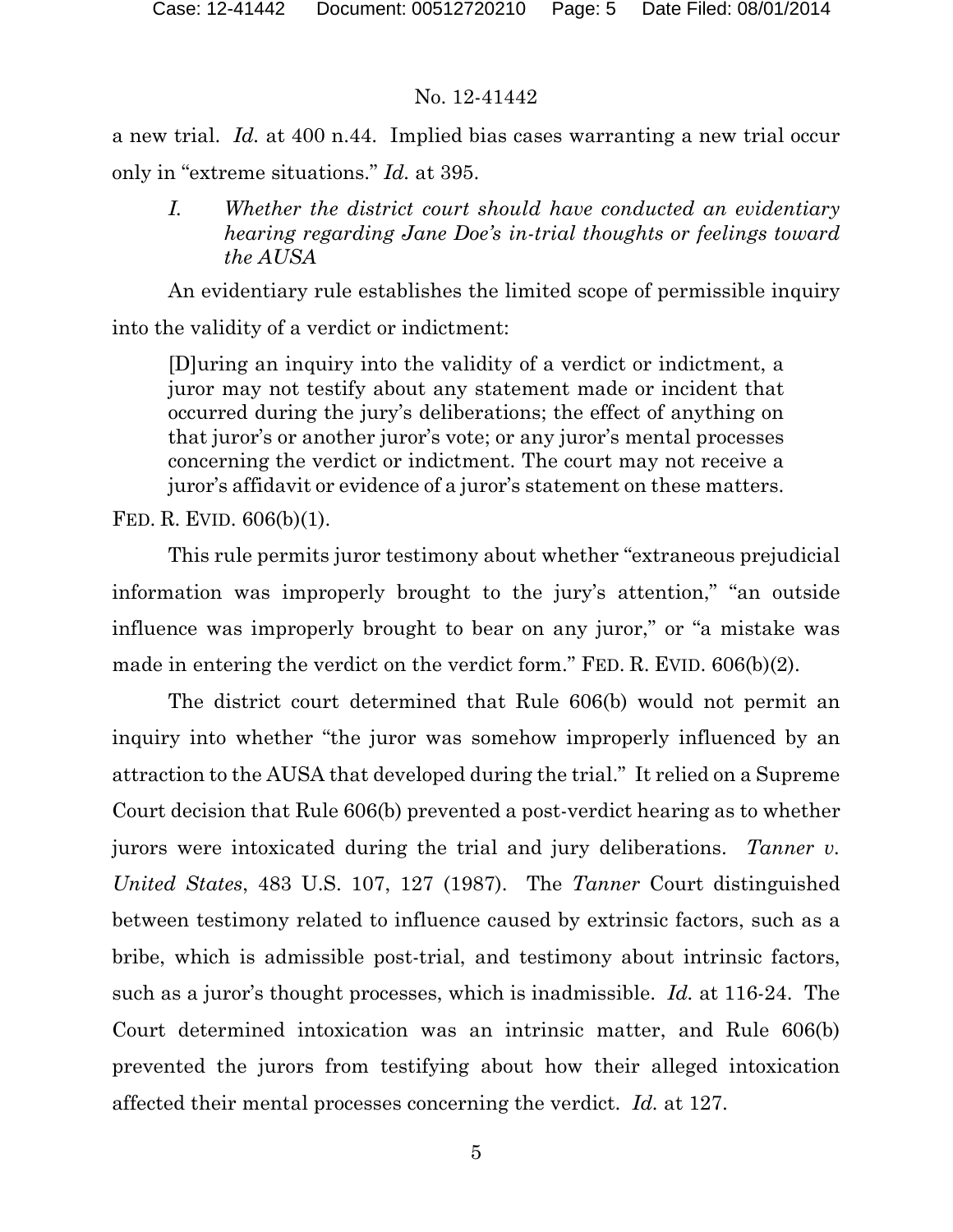Scott relies on a slightly earlier Supreme Court opinion in which a juror had submitted a job application to the prosecutor's office before being selected as a juror in a case that office was prosecuting. *Smith v. Phillips*, 455 U.S. 209, 212 (1982). When the prosecutor questioned the jurors during *voir dire* about their biases, the juror did not disclose his application. *Id.* at 213. The defendant later discovered these facts and sought relief on the ground of jury misconduct. *Id.* at 212-14. The Supreme Court stated "that the remedy for allegations of juror partiality is a hearing in which the defendant has the opportunity to prove actual bias." *Id.* at 215. Scott argues that the district court should have granted him a hearing in which he could have attempted to prove Jane Doe's partiality based on her alleged attraction to the AUSA.

In the present case, the district court concluded that Jane Doe's possible attraction to the AUSA is more analogous to *Tanner* than to *Phillips*. We agree. Jane Doe's feelings about the AUSA are intrinsic -- whatever they were, they developed during and within the trial. In *Smith*, the alleged bias arose from the juror's pre-trial contact with the district attorney's office, and the juror failed to disclose his job application during *voir dire*. *See Smith*, 455 U.S. at 213. There are no allegations here that Jane Doe had any knowledge of the AUSA before trial or made any contact with him until after trial.

Rule 606(b) prohibits testimony about the "mental processes concerning the verdict or indictment." Scott is trying to explore Jane Doe's mental processes. The district court correctly determined that a hearing was unnecessary.

## *II. Whether Scott's allegation that Jane Doe was attracted to the AUSA during trial constitutes implied bias*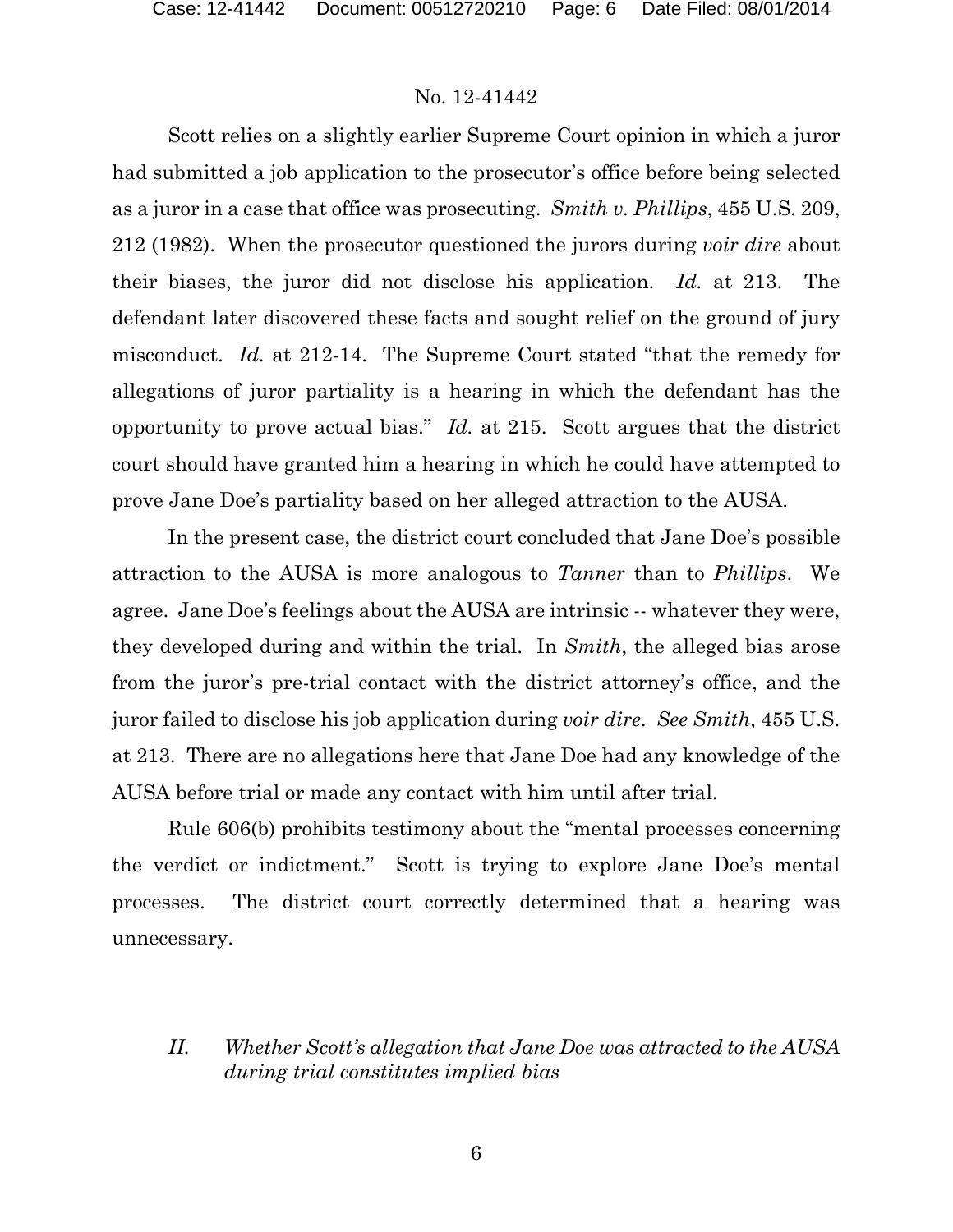Scott argues that the relationship that allegedly arose after trial is evidence that Jane Doe was impliedly biased during trial. We agree that Jane Doe's efforts to develop a relationship with the AUSA after trial may support that she had developed an attraction to him during trial.

Scott wishes us to apply the principle of implied bias, articulated in a Supreme Court concurrence but then adopted by this circuit:

The Sixth Amendment requires that in all criminal prosecutions, the accused shall enjoy the right to a speedy and public trial, by an impartial jury. The Amendment prescribes no specific tests. The bias of a prospective juror may be actual or implied; that is, it may be bias in fact or bias conclusively presumed as [a] matter of law. Solis's claim focuses only on juror Tellez's alleged implied bias — not on any actual bias. In her concurrence in *Smith v. Phillips*, Justice O'Connor reasoned that while in the vast majority of cases a hearing to determine whether the juror was actually biased against the defendant is constitutionally sufficient, in certain instances a hearing may be inadequate for uncovering a juror's biases. In those extreme situations, a court may find the juror biased as a matter of law. Examples of such circumstances might include a revelation that the juror is an actual employee of the prosecuting agency, that the juror is a close relative of one of the participants in the trial or the criminal transaction, or that the juror was a witness or somehow involved in the criminal transaction.

*Solis*, 342 F.3d at 395 (quotation marks, citations, and footnotes omitted). The Fifth Circuit has held that implied bias is a valid construct and applied it to a situation in which a juror did not disclose during *voir dire* that his brother was a deputy in the sheriff's office that investigated the crime. *United States v. Fred Scott,* 854 F.2d 697, 698-700 (5th Cir. 1988).

We cannot equate an attraction that a juror developed during trial for one of the attorneys or parties, or a distaste for any of them, to situations of developed relationships such as those of family or professional connections. Jane Doe's feelings for an attorney, developed during trial, led to contact post-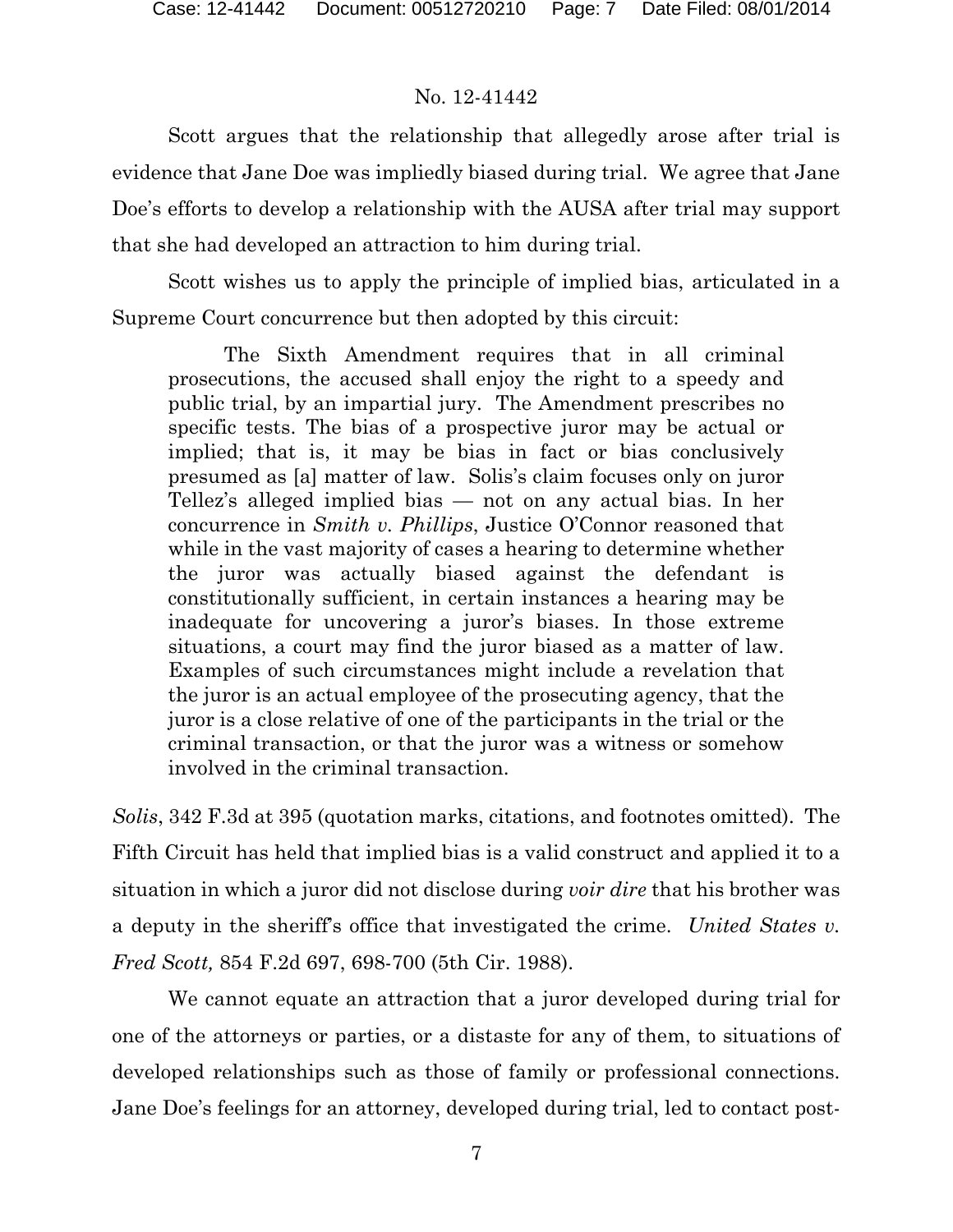trial. The feelings, though, may be little different in kind even if in degree to the rapport that lawyers consciously seek to develop with all, or at least some, jurors. There is no evidence here that the AUSA in this case was intending to bond subtly with any of the jurors, but if Scott's theory of implied bias is correct, it is doubtful that intent would matter.

We leave implied-bias principles for extreme situations of existing relationships that were undisclosed during *voir dire*, with the possibility of the field of implied bias expanding on the right facts. These are not such facts.

*III. Whether Scott's attorney was ineffective by failing to pursue a juror bias claim after trial*

Scott contends that his counsel was ineffective for failing to develop a record regarding the juror bias issue. He further argues that appellate counsel rendered ineffective assistance by failing to raise this issue on direct appeal. To prevail on his claim that counsel rendered ineffective assistance, Scott must show that his "counsel's performance was deficient" and that "the deficient performance prejudiced the defense." *Strickland v. Washington*, 466 U.S. 668, 687 (1984).

Because Scott's juror-bias claim fails as a matter of law, Scott cannot demonstrate either that his counsel performed deficiently by failing to pursue it or that he was prejudiced by this failure. Scott's attorney was not ineffective by failing to pursue this claim.

# *IV. Whether the district court abused its discretion by denying Scott's Section 2255 motion without holding an evidentiary hearing*

The district court granted a COA on whether it was "necessary to conduct a hearing in open court on the record to re-establish that the only contact between Jane Doe and the AUSA was post-trial." This court's expansion of the COA is broad enough to encompass the district court's COA issue of whether an evidentiary hearing should have been held as part of the Section 2255 proceedings. We consider both issues together now.